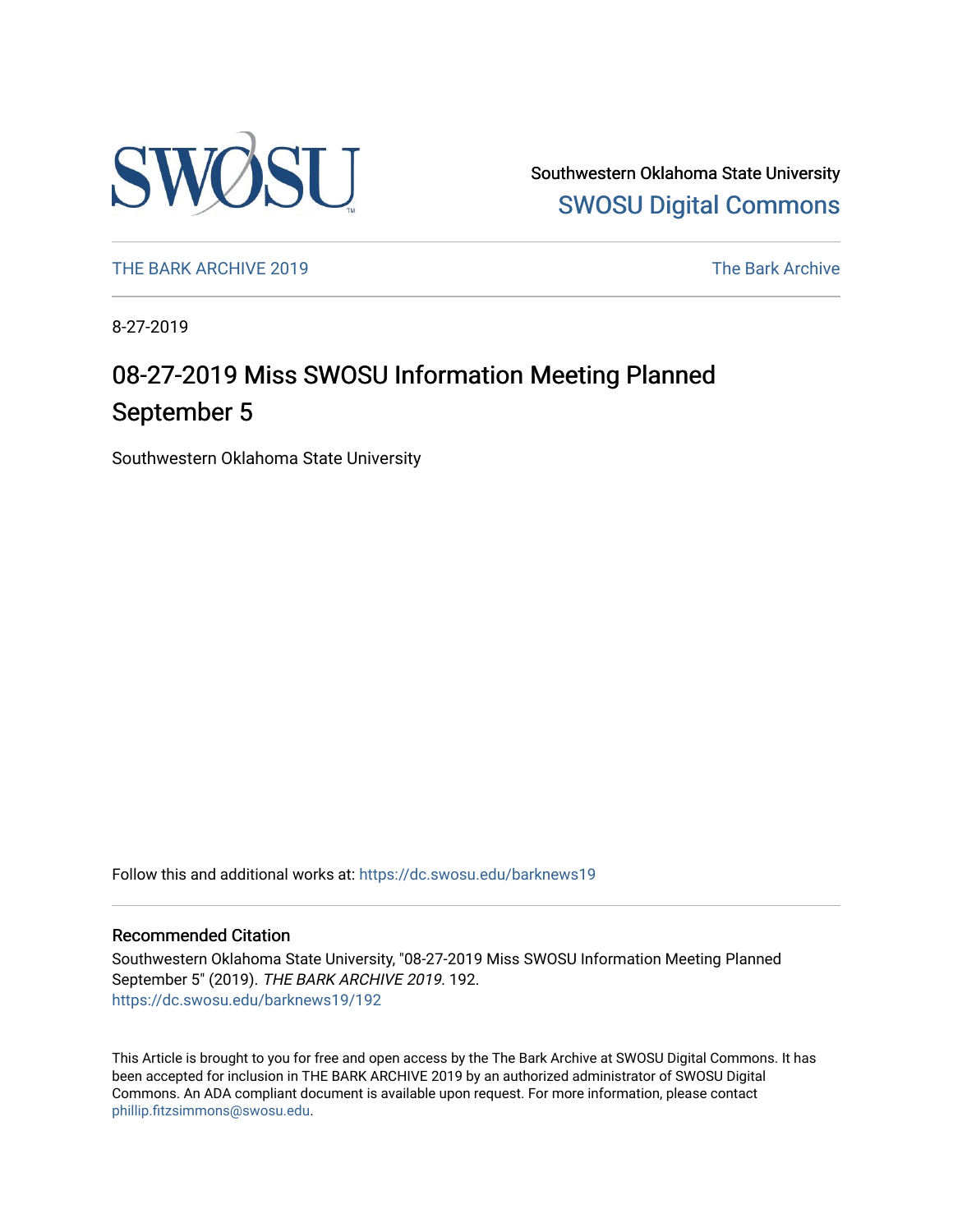

27 August, 2019

# **Miss SWOSU Information Meeting Planned September 5**

An informational meeting for the Miss SWOSU Scholarship Pageant is planned Thursday, September 5, on the Weatherford campus.

All SWOSU students who would like to participate in the November 9 pageant are invited to attend the meeting at 5:30 p.m. in the Memorial Student Center Bonny Board Room. Information will be available for potential contestants.

The pageant is open to all full-time female students between the ages of 17-25 on the Weatherford or Sayre campuses with a grade point average of 2.5 or above. Students must be U.S. citizens. Deadline for entries is October 1.

The Miss SWOSU Pageant is an affiliate of the Miss Oklahoma/Miss America Scholarship Pageants. The current title holder is Meaghan Dorn.

Applications are also being accepted for the Miss SWOSU's Outstanding Teen Pageant, which is open to any female student in Oklahoma between the ages of 13-17.

For more information, call pageant director Kendra Brown at 580.774.3785 or email kendra.brown@swosu.edu.

| Academics                | D                |
|--------------------------|------------------|
| Administration           | $\triangleright$ |
| Alumni and Foundation    | $\triangleright$ |
| Community                | D                |
| Events                   | D                |
| <b>Faculty and Staff</b> | $\triangleright$ |
| Miscellaneous            | D                |
| Sayre                    | D                |
| <b>Students</b>          | D                |
|                          |                  |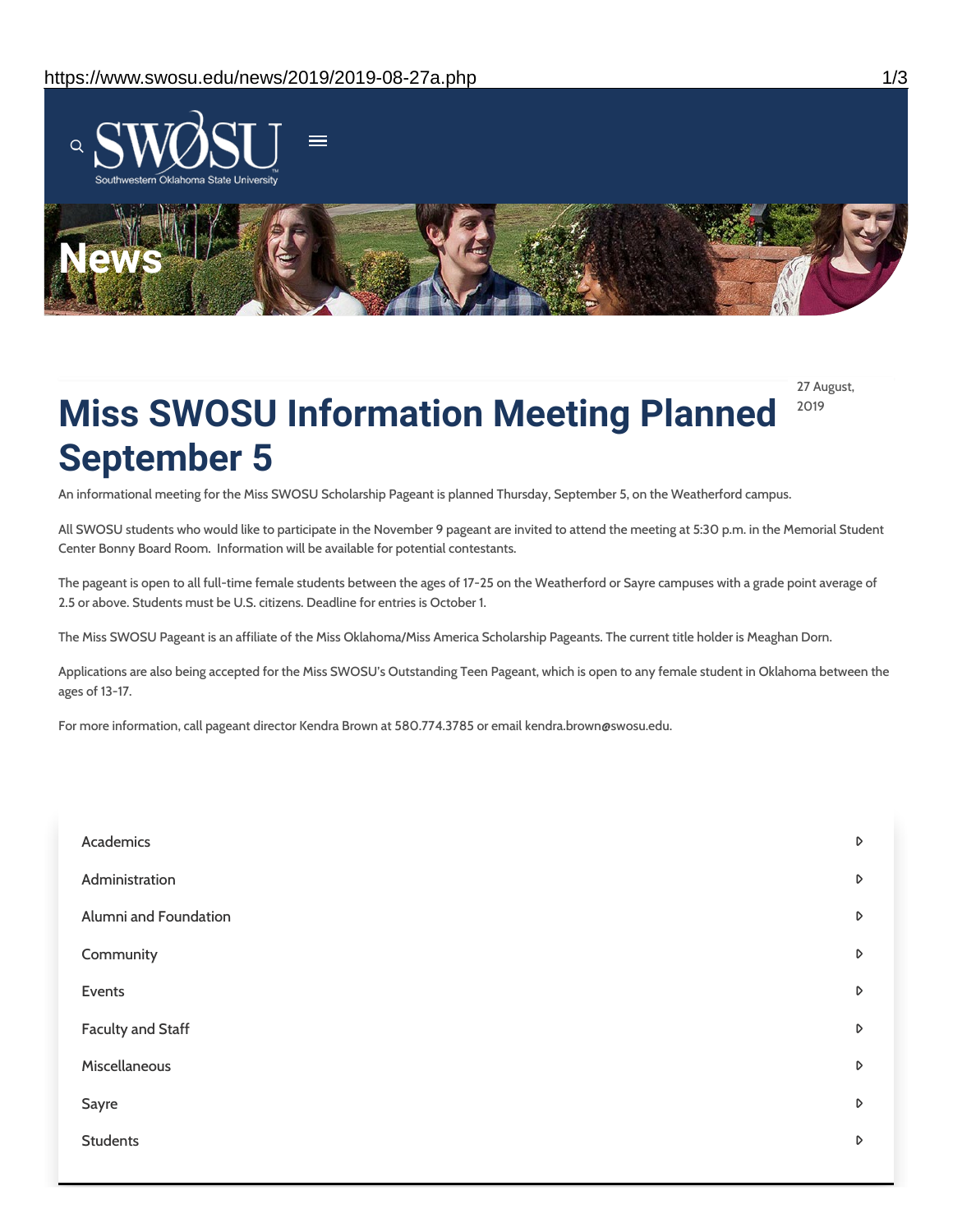| <b>Archive Links</b> |   |
|----------------------|---|
| 2018                 | D |
| 2019                 | D |
| 2020                 | D |
| Archive              | D |



## Weatherford Campus

100 Campus Drive Weatherford, OK 73096

### Sayre Campus

409 E Mississippi Ave Sayre, OK 73662

Connect to Us

fyom

Contact [Information](https://www.swosu.edu/about/contact.php) [University/Facility](https://www.swosu.edu/about/operating-hours.php) Hours [Campus](https://map.concept3d.com/?id=768#!ct/10964,10214,10213,10212,10205,10204,10203,10202,10136,10129,10128,0,31226,10130,10201,10641,0) Map Give to [SWOSU](https://standingfirmly.com/donate) Shop [SWOSU](https://shopswosu.merchorders.com/)